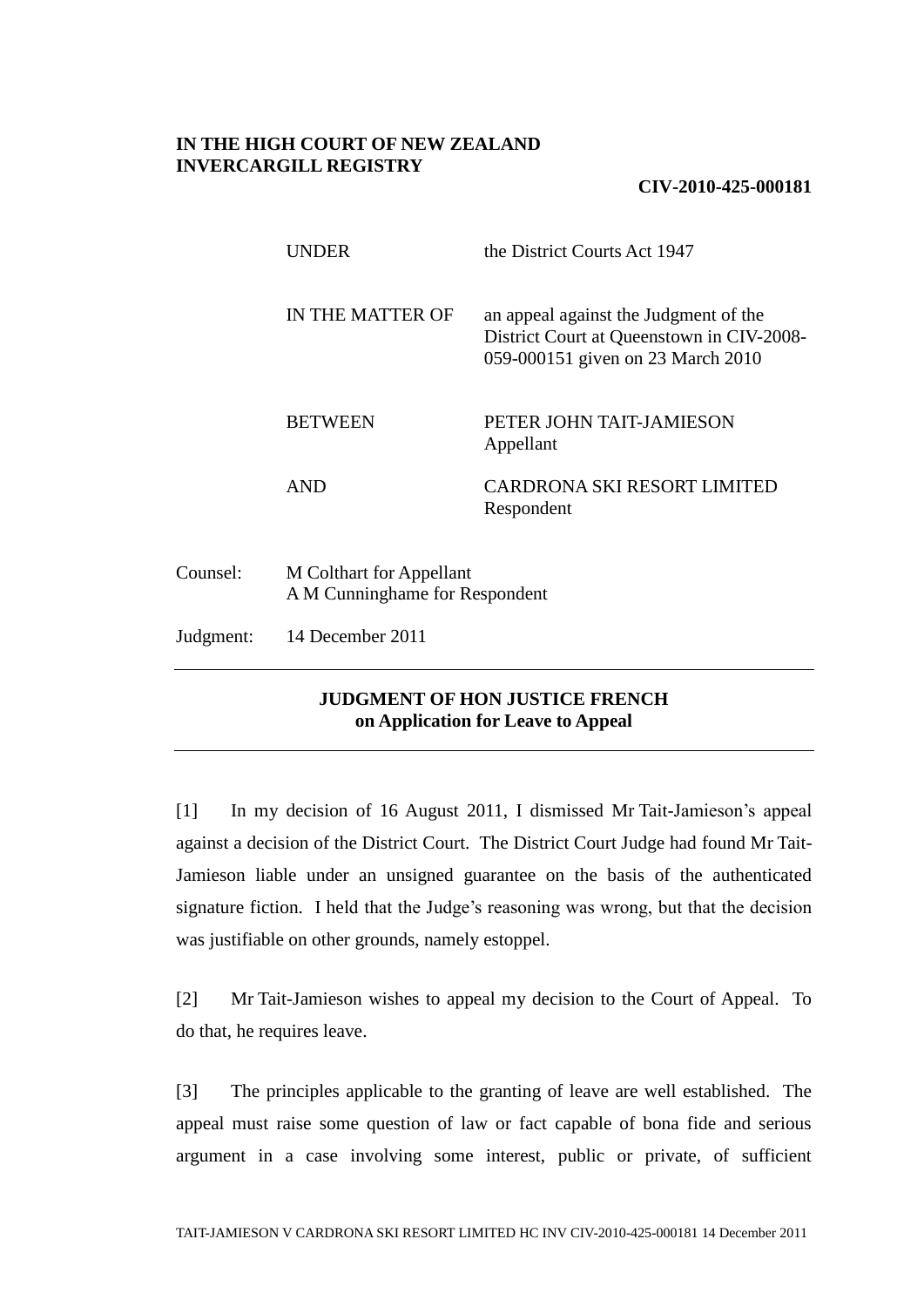importance to outweigh the cost and delay of the further appeal. Ultimately, the guiding principle must be the requirements of justice.

[4] The questions Mr Tait-Jamieson wishes to pursue in the Court of Appeal are formulated in the following terms:

- (a) Whether an unsigned guarantee can be enforced by the Court by the application of the doctrine of estoppel.
- (b) Whether the doctrine of estoppel ought to have been applied in this case.
- (c) Whether the Court ought to have granted the respondent leave to rely on the doctrine of estoppel.
- [5] In opposing the application for leave, Ms Cunninghame submits:
	- (i) The class of persons potentially affected by my decision is a narrow one, limited to those who entered into unsigned guarantees prior to the enactment of the Property Law Act 2007.
	- (ii) The District Court and High Court have each found that Mr Tait-Jamieson was liable to Cardrona as a result of his deliberate actions.
	- (iii) The amount at stake, while subjectively important to Mr Tait-Jamieson, is relatively modest.

[6] I have carefully considered Ms Cunninghame's submissions.

[7] I accept that the amount at stake is relatively modest. I also accept that morally Mr Tait-Jamieson's position is not a particularly meritorious one. As noted in my judgment, this case is very much a case of someone attempting to evade liability on what a layperson might not unreasonably see as a technical loophole.